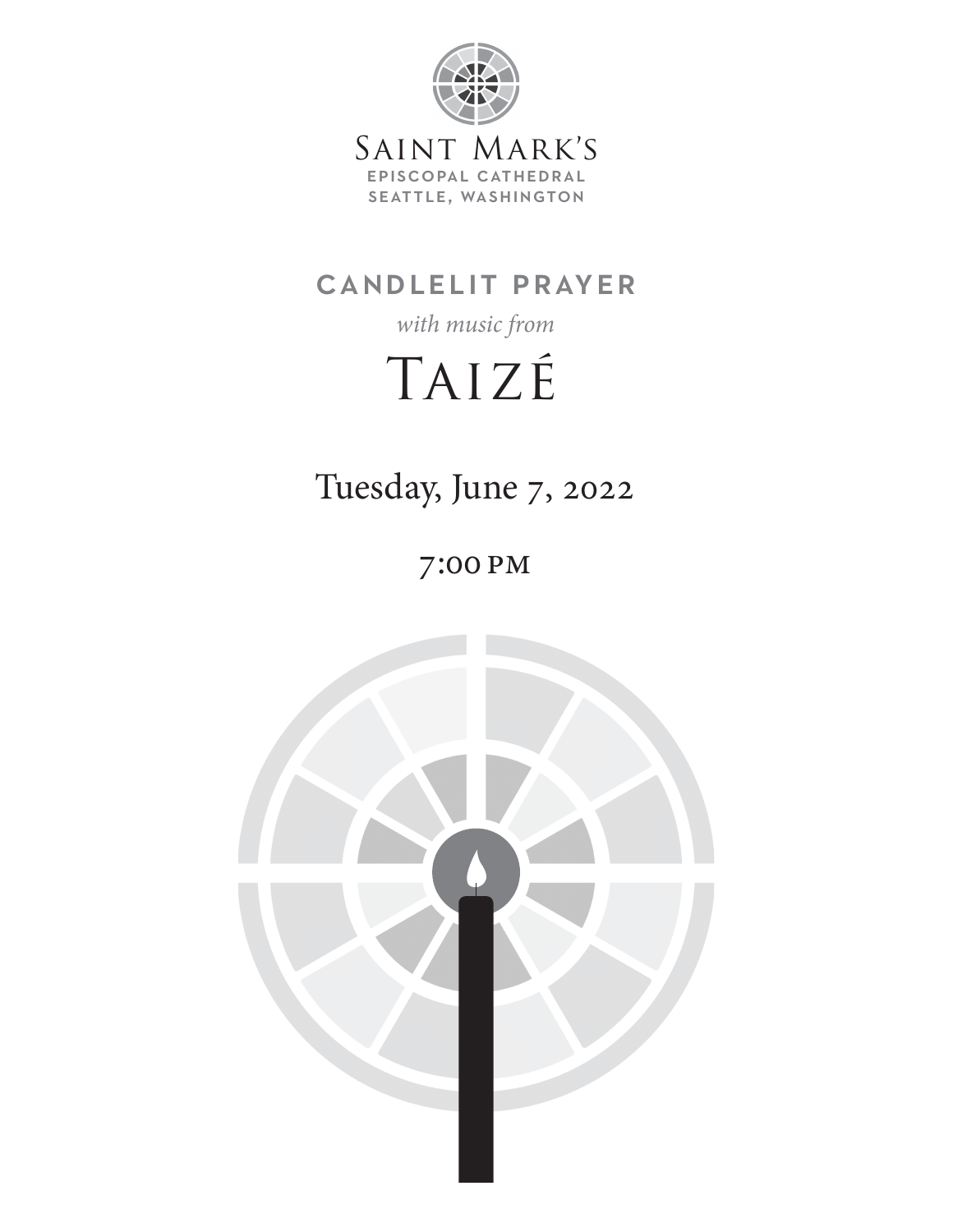*Saint Mark's Cathedral acknowledges that we gather on the traditional land of the first people of Seattle, the Duwamish People, who are still here, and we honor with gratitude the land itself and the life of the Duwamish Tribe.*

*Welcome to Saint Mark's Cathedral and this service of Taizé Prayer. Wherever you are on your spiritual journey, you are welcome here!*

*Taizé Prayer is an ecumenical prayer service that was begun in the 1950s in Taizé, France, by Brother Roger Schütz. The service is marked by alternating between meditative chants, readings, silence, and candle lighting. You are invited to participate using this service leaflet as a guide.*

*To learn more about Taizé Prayer, visit* www.taize.fr/en*.*

*If you are new to Saint Mark's and would like to learn more, please consider completing a newcomer form found in the pew rack, visit* saintmarks.org/newcomers *or simply contact one of the clergy. Grace and peace to you!*

**about the icon:** *The icon that is the focus of our prayer tonight is "Christ Pantocrator" (meaning "Ruler of All"). It was written by Alexander Stalnov in 2004 and lives across from the "Virgin of the Sign" icon in McCaw Chapel. Saint Mark's icons are the fruit of special relationships developed by a group of parishioners led by Dick and Jane Carter during their many trips to Russia in the 1980s and 90s.*

*As the community gathers, all are invited to settle in silence. You may remain seated throughout the entire service.* **land acknowledgment & welcome**

#### *This and each song will repeat for several minutes. All are invited to join in the singing.*

**GATHERING SONG** Holy Spirit, come to us words: Taizé; music: Jacques Berthier (1923-1994)

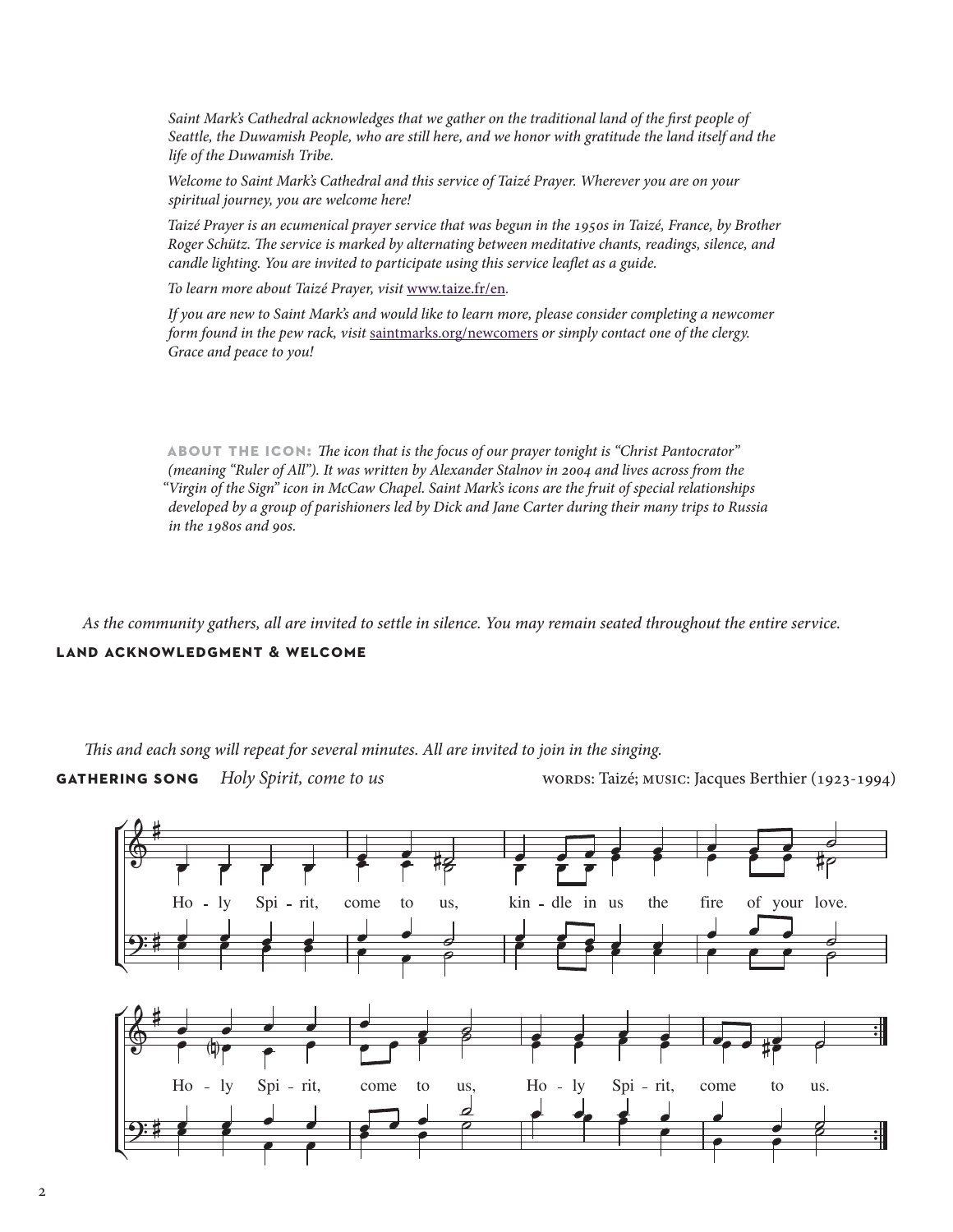### **psalm** *Psalm 27:1-10,18* ◆ *Dominus illuminatio The Book of Common Prayer,* p. 617

*Please join the lector in reading the Psalm aloud, starting after the first asterisk.*

The Lord is my light and my salvation; whom then shall I fear? \* the LORD is the strength of my life; of whom then shall I be afraid? When evildoers came upon me to eat up my flesh, \* it was they, my foes and my adversaries, who stumbled and fell. Though an army should encamp against me, \* yet my heart shall not be afraid; And though war should rise up against me, \* yet will I put my trust in him. One thing have I asked of the LORD; one thing I seek; \* that I may dwell in the house of the LORD all the days of my life; To behold the fair beauty of the LORD<sup>\*</sup> and to seek him in his temple.

For in the day of trouble he shall keep me safe in his shelter; \* he shall hide me in the secrecy of his dwelling and set me high upon a rock.

Even now he lifts up my head \* above my enemies round about me.

Therefore I will offer in his dwelling an oblation with sounds of great gladness; \* I will sing and make music to the LORD.

Hearken to my voice, O LORD, when I call;  $*$ have mercy on me and answer me.

O tarry and await the LORD's pleasure; be strong, and he shall comfort your heart; \* wait patiently for the LORD.  $\bullet$ 



**song** Come and fill our hearts with your peace words: Psalm 136:1; MUSIC: Berthier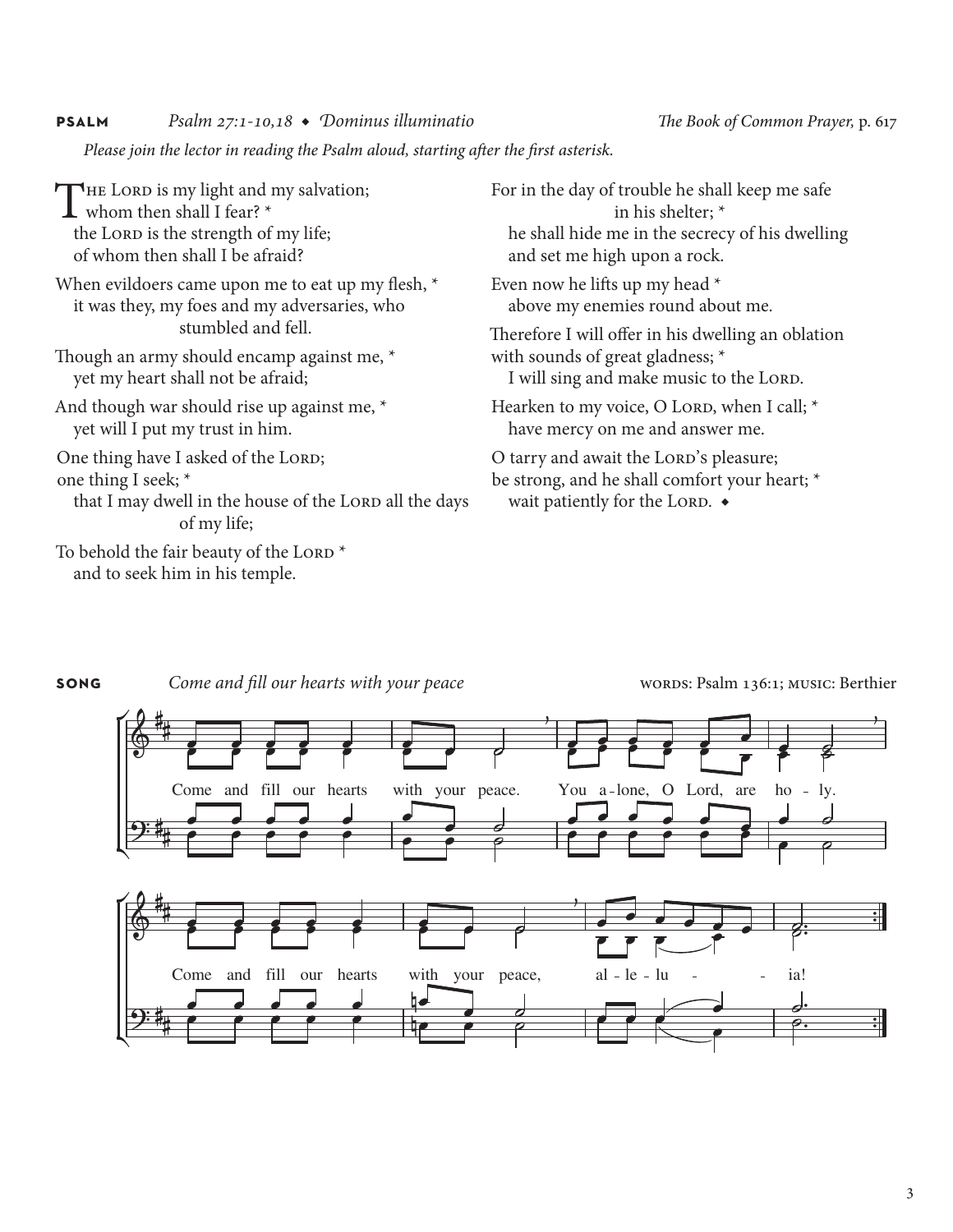#### **reading** *John 14:23-29*

J [ESUS answered Judas (not Iscariot), "Whoever loves me will keep my word. My Father will love them, and we will come to them and make our home with them. Whoever doesn't love me doesn't keep my words. The word that you hear isn't mine. It is the word of the Father who sent me.

"I have spoken these things to you while I am with you. The Companion, the Holy Spirit, whom the Father will send in my name, will teach you everything and will remind you of everything I told you.

"Peace I leave with you. My peace I give you. I give to you not as the world gives. Don't be troubled or afraid. You have heard me tell you, 'I'm going away and returning to you.' If you loved me, you would be happy that I am going to the Father, because the Father is greater than me. I have told you before it happens so that when it happens you will believe." ◆

*All are invited to remain seated in silence, for yourself and others, and enter into an extended period of meditation.*  **the great silence**

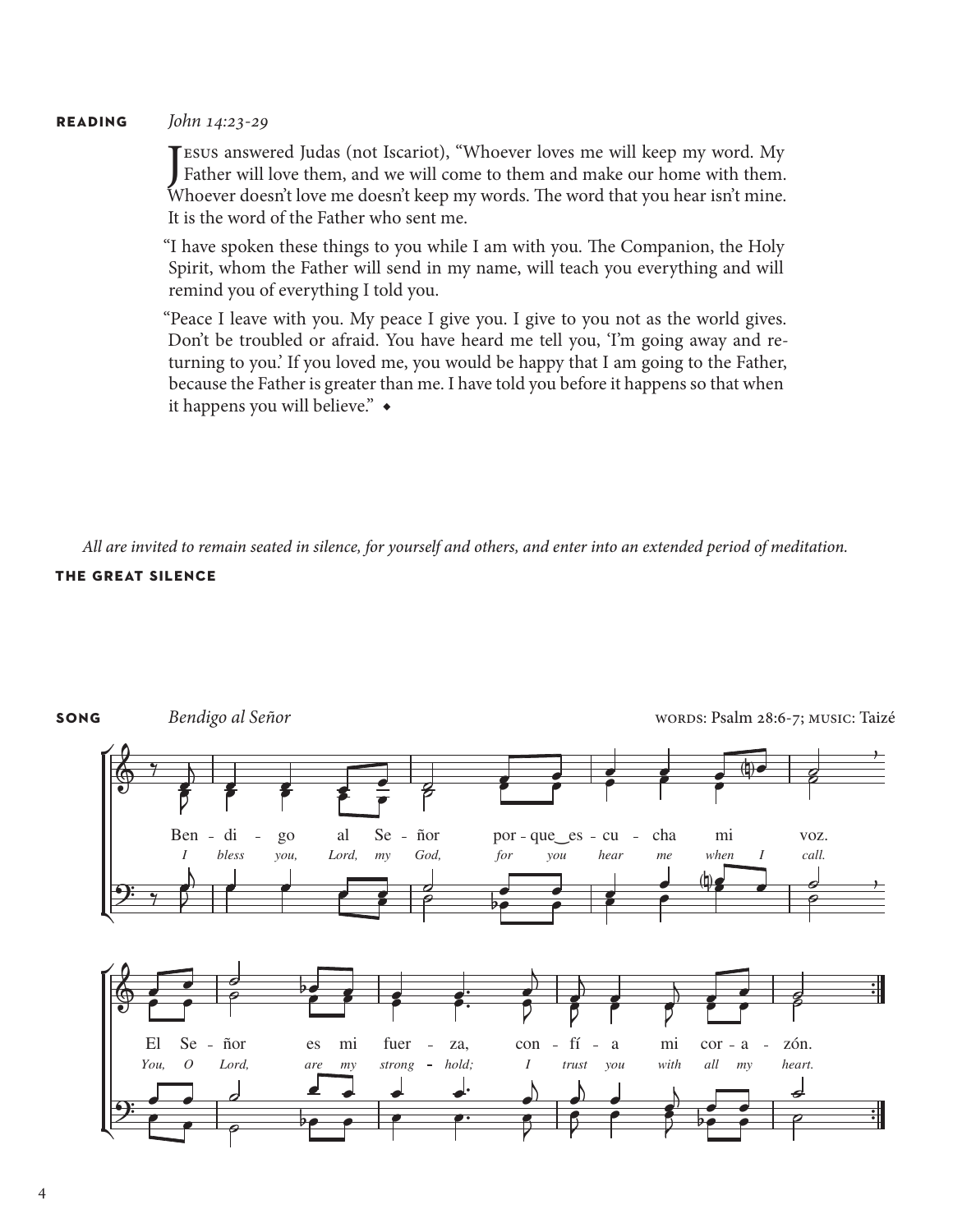#### **prayers of intercession**

*The vocalist introduces the Kyrie, all repeat. The intercessor offers the prayers, all repeat the Kyrie when indicated.* 

*Intercessor* Giver of Life and Love, you created all people as one family and called us to live together in peace. Surround us with your love as we face again the tragedy of gun violence.

> For the children and adults who have been killed by gun violence, recently in Buffalo, Uvalde, and Tulsa, and in other communities, for the many who have been wounded and hospitalized, for the traumatized, grieving survivors, and those known to you alone, we pray:

### *People* **Kyrie eleison, Christe eleison.**

*Intercessor* God of Righteousness, you have granted our leaders power and responsibility to protect us, and to uphold our right to life, liberty and the pursuit of happiness. Strengthen their devotion to our common life and give them clarity of purpose.

> For all who bear such responsibility, for all who struggle to discern what is right in the face of powerful political forces, we pray:

## *People* **Kyrie eleison, Christe eleison.**

*Intercessor* God of Compassion, we give you thanks for first responders: police officers, firefighters, EMTs, and all those whose duties bring them to the streets, the schools, the malls and the homes where the carnage of gun violence takes place every day. Give them courage and sound judgment in the heat of the moment and grant them compassion for the victims.

> For our brothers and sisters who risk their lives and serenity as they rush to our aid, we pray:

## *People* **Kyrie eleison, Christe eleison.**

*Intercessor* Merciful God, bind up the wounds of all who suffer from gun violence, those maimed and disfigured, those left alone and grieving, and those who struggle to get through one more day. Bless them with your presence and help them find hope.

For all whose lives are forever changed and broken by the scourge of gun violence, we pray:

# *People* **Kyrie eleison, Christe eleison.**

*Intercessor* God Who Remembers, may we not forget those who have died, more than 18,000 in the past six months, in the gun violence that we have allowed to become routine. Receive them into your heart and comfort us with your promise of eternal love and care.

For all who have died, those who die today, and those who will die tomorrow, we pray:

### *People* **Kyrie eleison, Christe eleison.**

*Intercessor* God of Tender Mercy, be with those who are overwhelmed, enraged, frustrated and demoralized by the plague of gun violence. Give them a sense of your presence and plant in them the seed of hope.

For those whose hope for life in this world is shattered and broken, we pray:

#### *People* **Kyrie eleison, Christe eleison.**

*Intercessor* Give us courage to confront our false gods and to protest the needless deaths caused by gun violence. Help us rise above our dread that nothing can be done and grant us the conviction to advocate for change.

> For your dream of a world where children are safe and all of us live together without fear, we pray:

### *People* **Kyrie eleison, Christe eleison.**

*("Kyrie eleison; Christe eleison." is Greek for "Lord, have mercy; Christ, have mercy.")*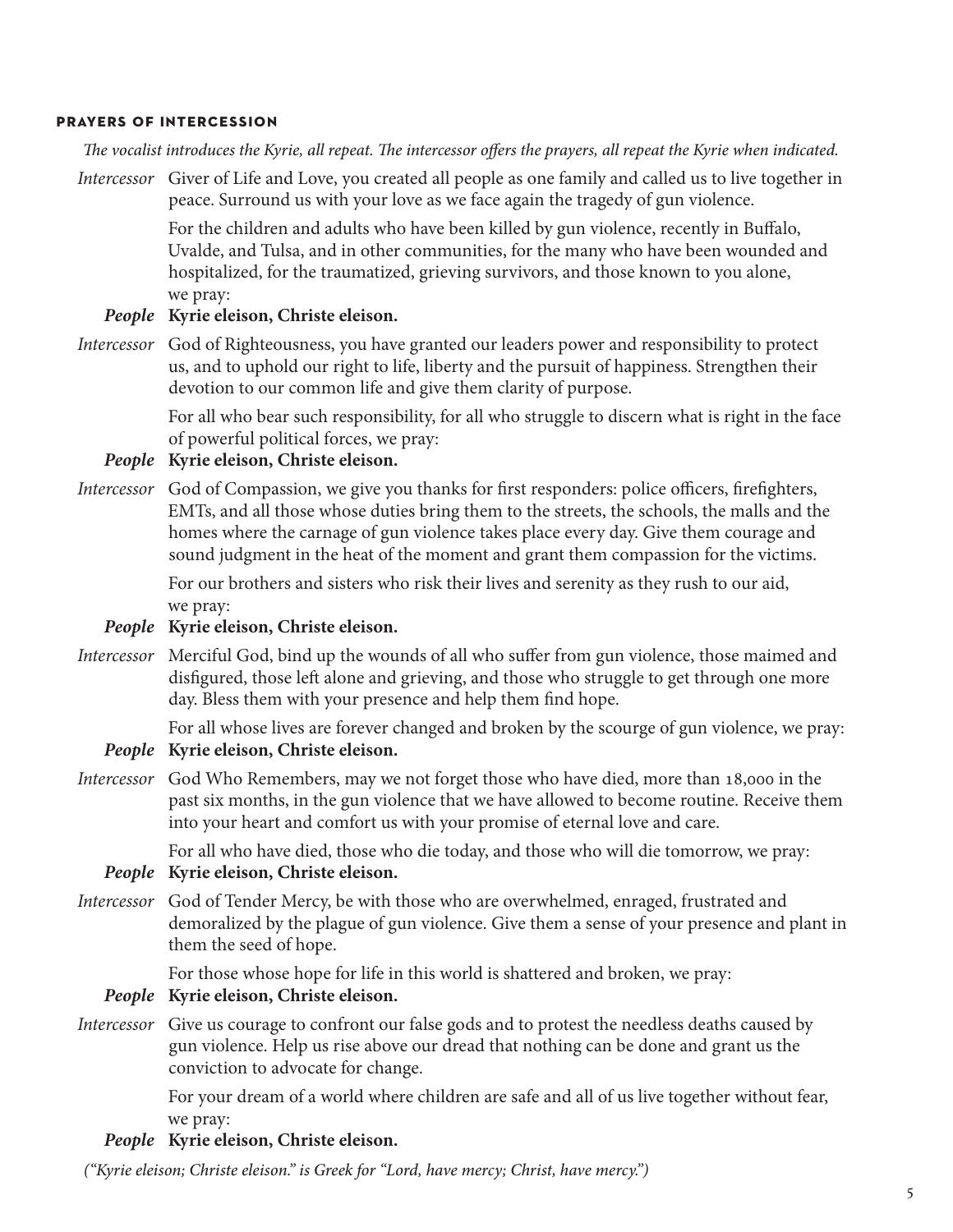#### **candle lighting**

All are invited to bring the prayers in your heart to Christ, symbolized by lighting a single candle in the candle *bowl. Please place your candle as close to the center as possible, working outward as more candles are added.* 



**song during candle lighting** *In God alone my soul* words: Taizé; music: Berthier

#### **the lord's prayer** (*prayed by all*)

**Heavenly Father, heavenly Mother, holy and blessed is your name. We pray for your reign of peace to come, we pray that your will be done, on earth as it is in heaven. Give us this day the bread we need, give it to those who have not enough. Let forgiveness flow between us. Deliver us from evil. For yours is the power and the glory and the mercy now and forever. Amen.**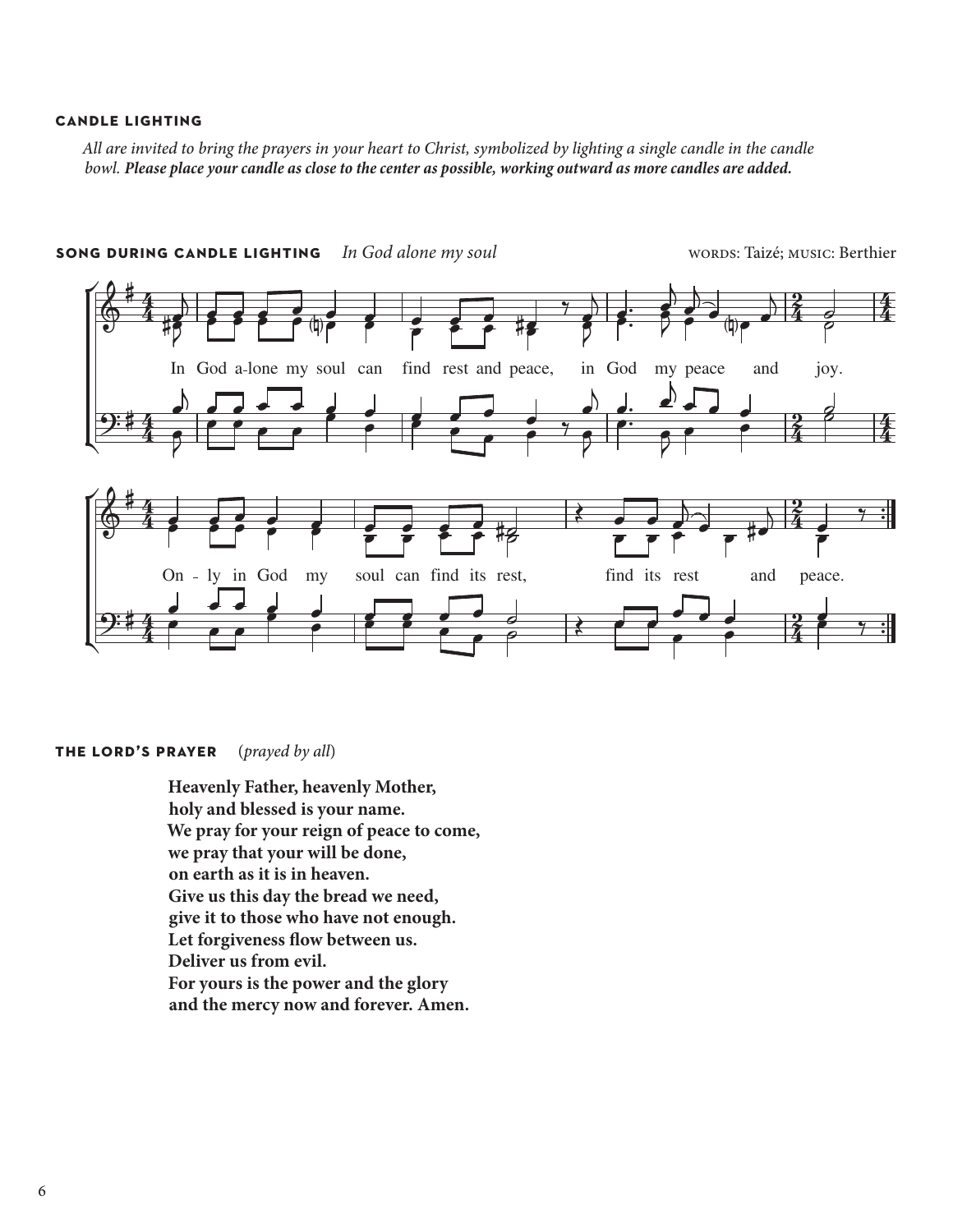#### **closing prayer**

BREATH of God's loving, Holy Spirit, if we place our trust in you, it is because<br>Dyou lead us to discover this surprising reality: God creates neither fear nor anguish in us; all God can do is love. **Amen.**

*– Brother Roger Schütz, founder of Taizé*

**CLOSING SONG** In the Lord I'll be ever thankful words: Isaiah 12:2; MUSIC: Berthier



*Thank you for attending this Candlelit Prayer service with music from Taizé at Saint Mark's Cathedral. Please consider supporting the ministries of Saint Mark's by placing money in the offering basket as you leave, or using Venmo (please put* Taize *in the memo line; the four-digit code is 2076 if asked). May God's peace be with you this night and always.*



*If you are interested in supporting the Taizé Prayer ministry at Saint Mark's, please speak to Cathedral Sacristan Michael Seewer, or contact him at* [mseewer@saintmarks.org](mailto:mseewer%40saintmarks.org?subject=Taize%20Prayer%20at%20Saint%20Mark%27s)*.*